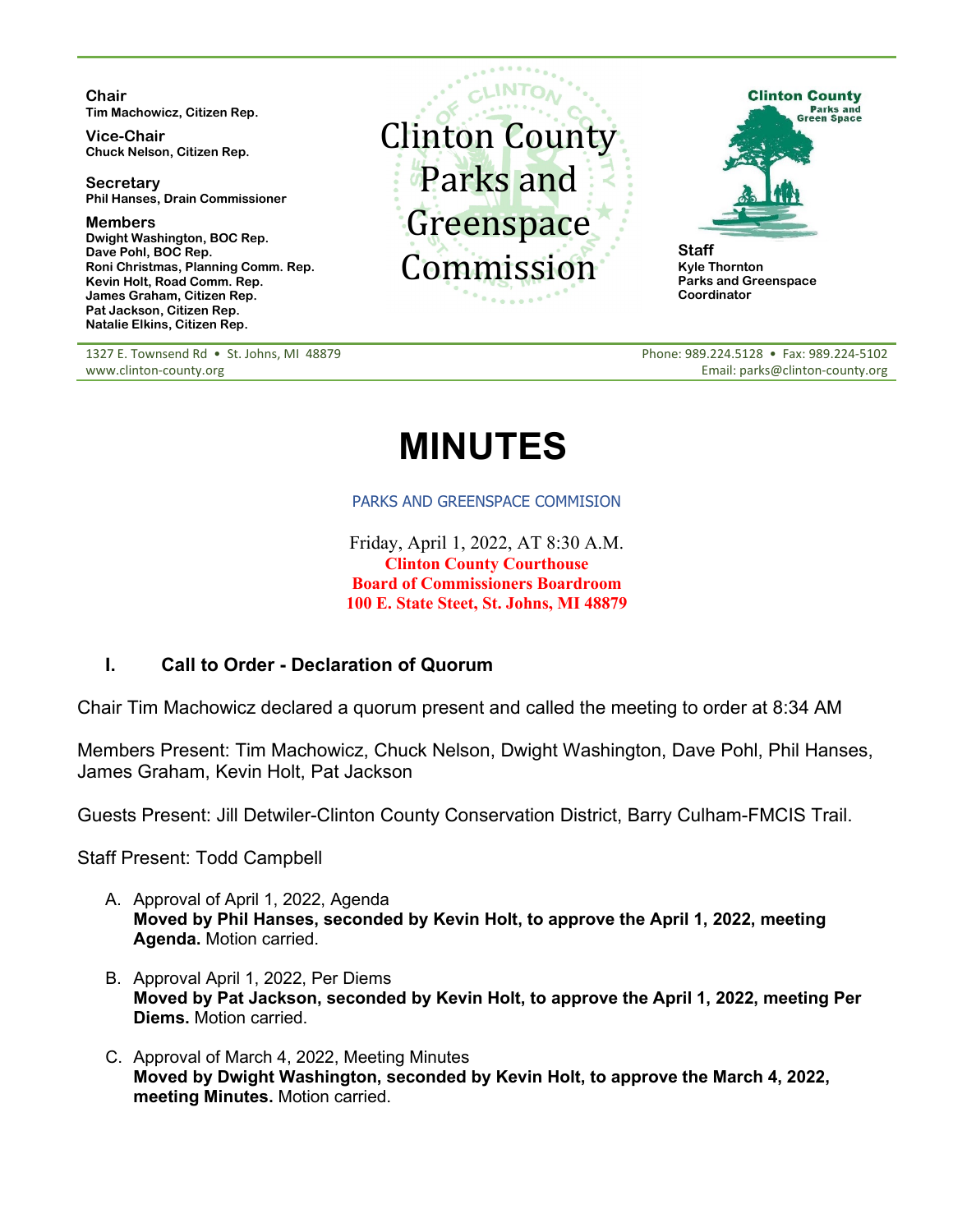Parks and Green Space Commission Meeting Minutes – January 7, 2022 Page 2 of 3

### **II. Public Comments Non-Agenda Items**

A. Jill Detwiler from the Clinton County Conservation District reported that Kurt Wolf accepted the position as the new Executive Director position with the Conservation District.

#### **III. Coordinator's Report – Kyle Thornton**

A. Kyle Thornton reported the difficulty that Clinton County is having to find seasonal summer help and County staff is looking into options of opening the park ranger positions up to youth under 18 years old. The PGSC held a discussion and provided some additional suggestions while looking for seasonal summer park staff.

#### **IV. Committee Reports**

- A. Water Based Recreation/Surface Water Quality Phil Hanses & Chuck Nelson
	- a. Kyle Thornton reported the City of Laingsburg is putting a MDRN Trust Fund Grant Application in for a new kayak launch on the Looking Glass River. He provided Laingsburg with a letter of support, as kayakers will start in Shiawassee County and finish floats in Clinton County.
- B. Non-Motorized Facilities Chuck Nelson & Dave Pohl
	- County-wide NMF Plan / Trails Advisory Council
	- FMCIS Trail
	- a. Barry Culham reminded the Friends of the FMCIS Trail will be hosting their annual meeting on April 13<sup>th</sup> at 7pm at the Muir Community Center and April 23<sup>rd</sup> will be trail clean-up day on the FMCIS trail. The 36-inch culvert was installed on the trail near Muir to help with the flooding over the trail. FMCIS Trail is exploring the options of paving into Owosso. The FMCIS Trail is in the process of being blown near Fowler for spring cleaning.
- C. Universal Access Dwight Washington & Pat Jackson
	- a. Dwight Washington mentioned possibilities of new "friends' group" such as The Friends of the Tri County Park System, a discuss was held about the options of a friends group partnership with Ingham and Eaton Counties.
- D. Finance Committee Tim Machowicz
	- a. Tim Machowicz provided year to date financial report for review.
- E. Grassland Committee Chuck Nelson & Jim Graham
	- a. Chuck Nelson reported grassland burn is on schedule for May.